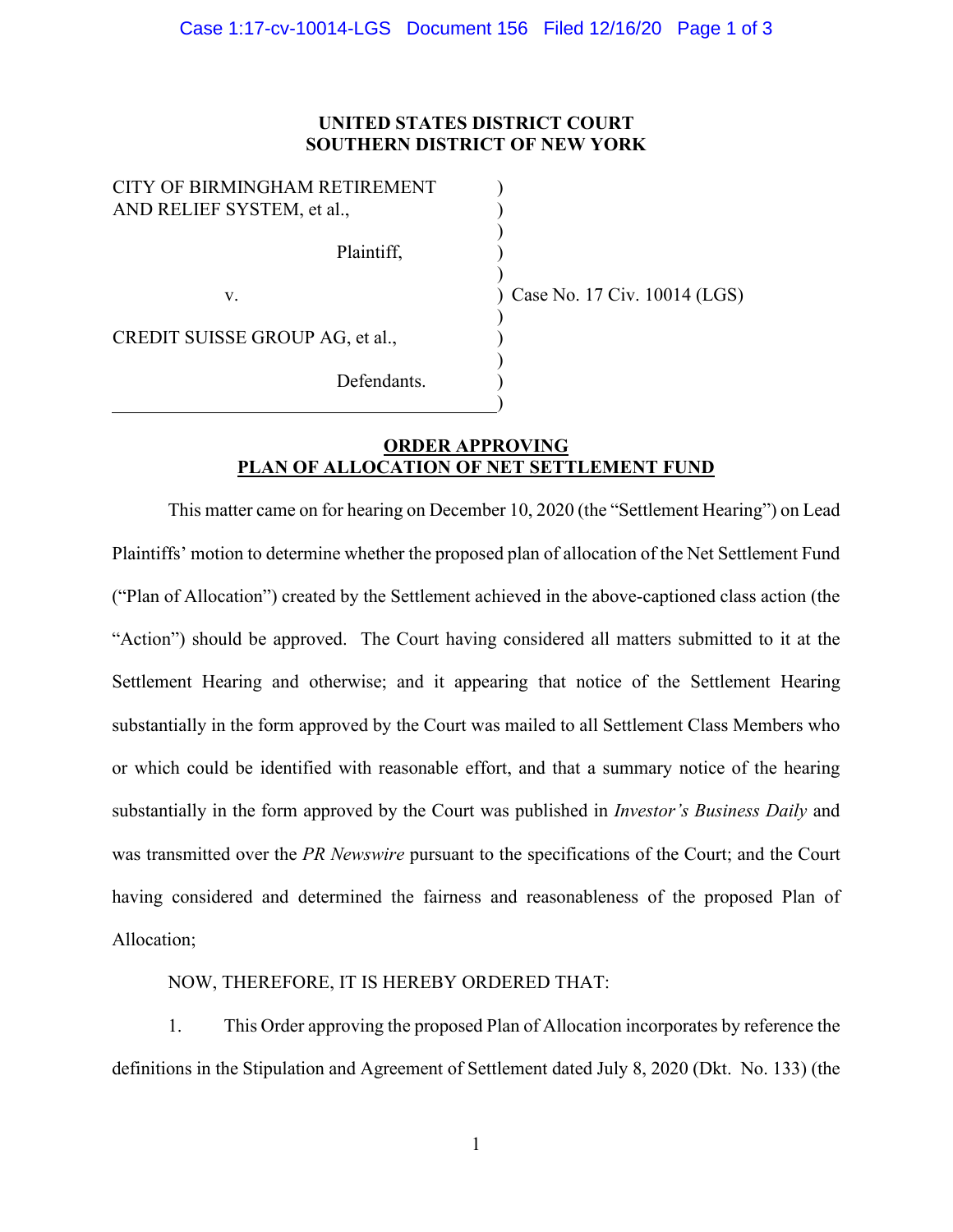## Case 1:17-cv-10014-LGS Document 156 Filed 12/16/20 Page 2 of 3

"Stipulation"), and all terms not otherwise defined herein shall have the same meanings as set forth in the Stipulation.

2. The Court has jurisdiction to enter this Order approving the proposed Plan of Allocation, and over the subject matter of the Action and all parties to the Action, including all Settlement Class Members.

3. Notice of Lead Plaintiffs' motion for approval of the proposed Plan of Allocation was given to all Settlement Class Members who could be identified with reasonable effort. The form and method of notifying the Settlement Class of the motion for approval of the proposed Plan of Allocation satisfies the requirements of Rule 23 of the Federal Rules of Civil Procedure, the Private Securities Litigation Reform Act of 1995 (15 U.S.C. § 78u-4(a)(7)), due process, and all other applicable laws and rules, constitutes the best notice practicable under the circumstances, and constitutes due and sufficient notice to all persons and entities entitled thereto.

4. Copies of the Notice, which included the Plan of Allocation, were mailed to 114,282 potential Settlement Class Members and nominees, and no objections to the Plan of Allocation were received.

5. The Court hereby finds and concludes that the formula for the calculation of the claims of Claimants as set forth in the Plan of Allocation mailed to Settlement Class Members provides a fair and reasonable basis upon which to allocate the proceeds of the Net Settlement Fund among Settlement Class Members with due consideration having been given to administrative convenience and necessity.

6. The Court hereby finds and concludes that the Plan of Allocation is, in all respects, fair and reasonable to the Settlement Class. Accordingly, the Court hereby approves the Plan of Allocation proposed by Lead Plaintiffs.

2